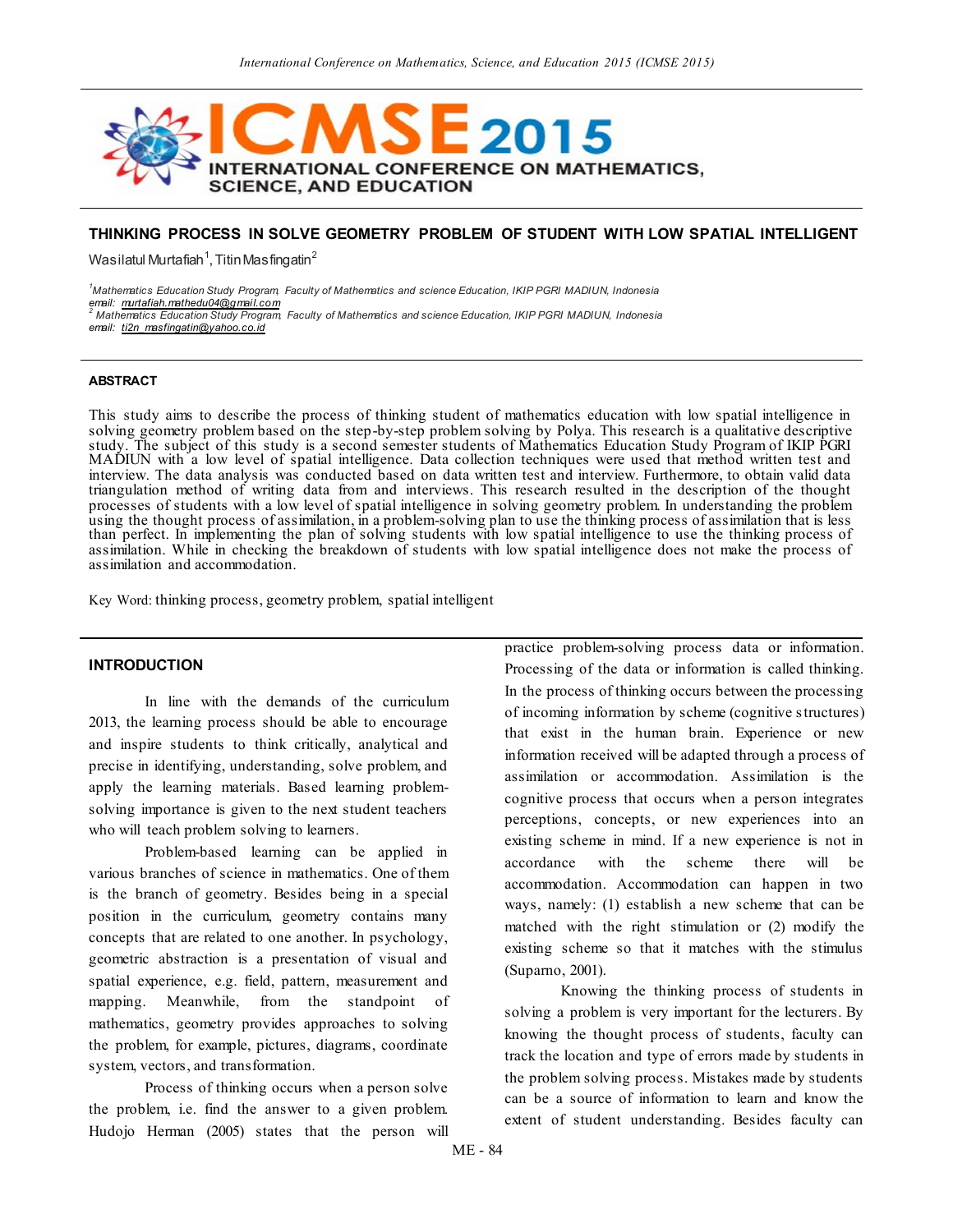design appropriate learning the thinking process of students.

In the process of solving the problem required a high level of thinking. Steps to solve the problem one proposed by Polya. Polya (1973) in Ruseffendi (1988) developed a four-step problem-solving is understanding the problems, develop problem-solving plan, implement the plan solution, and recheck the breakdown. Learning through problem solving, students gain experience possible to use the knowledge and skills that have been held to apply to solving problems that are not routine.

One of the things that affect the thinking process of students in solving the problem is the geometry of spatial intelligence. Spatial intelligence is intelligence that includes the ability to think in pictures, as well as the ability to absorb, transform and recreate different aspects of the visual-spatial world. Visual-spatial intelligence relating to the ability to capture the color, direction and space accurately. Someone who has the ability to recognize the identity of spatial objects when they are there from a different angle, and is able to estimate the distance and the existence of himself with an object. Therefore, spatial ability is very important in the learning process as well as to recognize the surrounding environment, for example the ability of spatial relations are a very important part in the study of geometry.

In the process of thinking to solve problems Geometry, students should be able to visualize or illustrate pictures of geometry in his dreams. Surely this is closely related to spatial intelligence possessed by each individual. A student with low spatial ability is made possible less successful in the visualisation process when compared to students with high or moderate spatial ability. To determine the association between a low level of spatial intelligence with the thinking process (assimilation and accommodation) students in solving this geometry, the researchers intend to want to know more thought processes in solving geometry problems of students with a low level of spatial intelligence.

# **METHODS**

This research is a qualitative descriptive study that produces descriptive data in the form of words written or spoken of people and behaviors that can be observed. Data and sources of data in this study is a written test data obtained from the results of the work in the research subjects working on solving geometry and interview data.

Subjects in this study were students IKIP PGRI MADIUN that meet the following criteria, namely: (1) have studied geometry, (2) is able to communicate well, and (3) meet the criteria of a low level of spatial intelligence. To determine the subjects in this study, researchers conducted tests of spatial intelligence to the second semester students of mathematics education courses. Furthermore, the results of these tests taken one subject that has a low level of spatial intelligence. Criteria for assessment of the level of intelligence of students can be seen in Table 1 below.

**Table 1.** Criteria for Evaluation of Spatial Intelligence

| <b>Score</b> | <b>Spatial Intelligence</b><br>Level |
|--------------|--------------------------------------|
| $50 - 64$    | Low                                  |
|              | (Wannef Jambak, 2007)                |

Instruments used in this research include: researchers as the main instrument, the auxiliary instrument in this study in the form of a written test which includes items Geometry problem solving, and the second auxiliary instrument in the form of interview guidelines.

To know the thought process of students is based on a high degree of spatial intelligence in solving mathematical problems, then it can do the steps as follows.

- 1. Students are given the task to solve geometry problems.
- 2. The authors suggested questions only if necessary to clarify what he was thinking of students.
- 3. Researchers conducted interviews pertaining to answer problem-solving that has been done by the research subject.

Credibility or confidence level data in this study used triangulation. Triangulation is a technique of checking the validity of the data with other data utilizing outside research data that serves as a comparison. Moleong (2012) says there are four kinds of triangulation is a triangulation of sources, methods, investigators and theories. In this study used data triangulation technique is the triangulation method. Triangulation method is done by comparing and checking behind an information obtained through interviews and tests.

The process of data analysis in this study, both the data written and interview data using the model of Miles and Huberman (1992) in Aries Yuwono (2010) performed with the following steps.

1. Analysis of the data written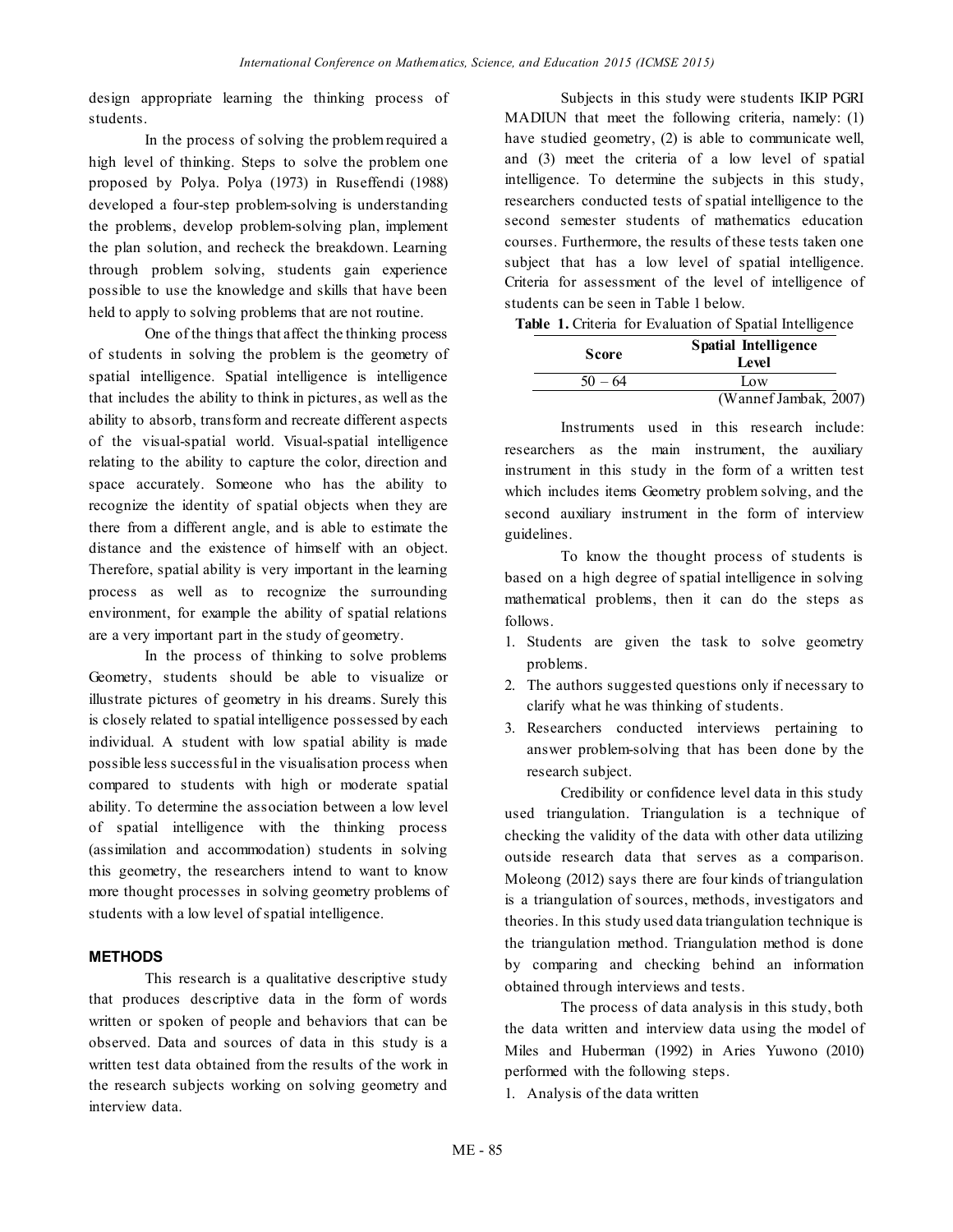- a. Analysis is written based on the truth about the breakdown of the student.
- b. From the responses of the students carried out the classification and identification of the data that is to write a collection of data organized and categorized making it possible to draw conclusions from these data.
- c. Draw conclusions and to verify this conclusion.
- 2. Analysis of data from interviews
	- a. Data reduction, i.e. activities which refers to the process of selecting, focusing, simplifying, abstraction and transformation of raw data that emerged from the notes written in the field.
	- b. From the responses of the students was conducted classification and identification data.
	- c. Draw conclusions and verify the data that has been collected.

Results of the data analysis of the written and interview data than or triangulation to obtain valid data. Valid data is used to determine the thought processes of students in solving geometry problems by step Polya.

# **RESULT AND EXPLANATION**

Before determining the subject of research, first observation of spatial intelligence level of students. Researchers use the instruments of spatial intelligence tests to determine the level of spatial intelligence of students. Researchers determine one student with low spatial intelligence level as a research subject. After working on the subject of the instrument sheet geometry problem solving, researchers conducted interviews with the study subjects. Data were analyzed to obtain a description of the thinking process of students in solving geometry problems. The following analysis of the data subjects with low spatial intelligence is referred to as the subject of TY.

- 1. Data Written TY and analysis
	- a. Understanding the problem

TY subject can understand the given problem by sketching wake combined cubes and blocks corresponding to a given problem come with the size of each side.



In addition the subject of TY writes things that are known and things that were asked of problems. Here are the results of the work TY.

```
Diketahui kubur ABCD EFGH berukuran 20cm x20cm x20cm
            Talio Aniv, Efett Datukuran 20cm x20cm x20cm.<br>Balok Dijik, IMNO batukuran panjang 50cm seria lehar dan tinggi 30cm.<br>N
```
In addition the subject of TY can associate the things that are known by the knowledge that has been previously owned so as to create a plan of solving the problem to obtain a broad triangle APN, it indicates that the subject TY been able to determine that it is known already quite used to answer in question.

# b. Make a plan

In creating a problem-solving plan, subject TY first sketched on a plane triangle ANP. Next determine the length of AN, the  $AN = NK + AK$ . This is not in accordance with the final step is to write down the area of the triangle ANP with the formula for the area of the triangle, which is 1 / 2.at. following the work of the subject TY:



c. Carry out a plan

Under the plan solution has been prepared, the first step is to calculate the length of the subject TY AN which is the height triangle ANP. TY summing the subject line segment NK and AK to get the length of AN. TY subject is not able to associate the things that are known in the matter with a formula that has been previously owned Pythagoras to calculate the length of AN. This is indicated by the results of the written work following TY subject.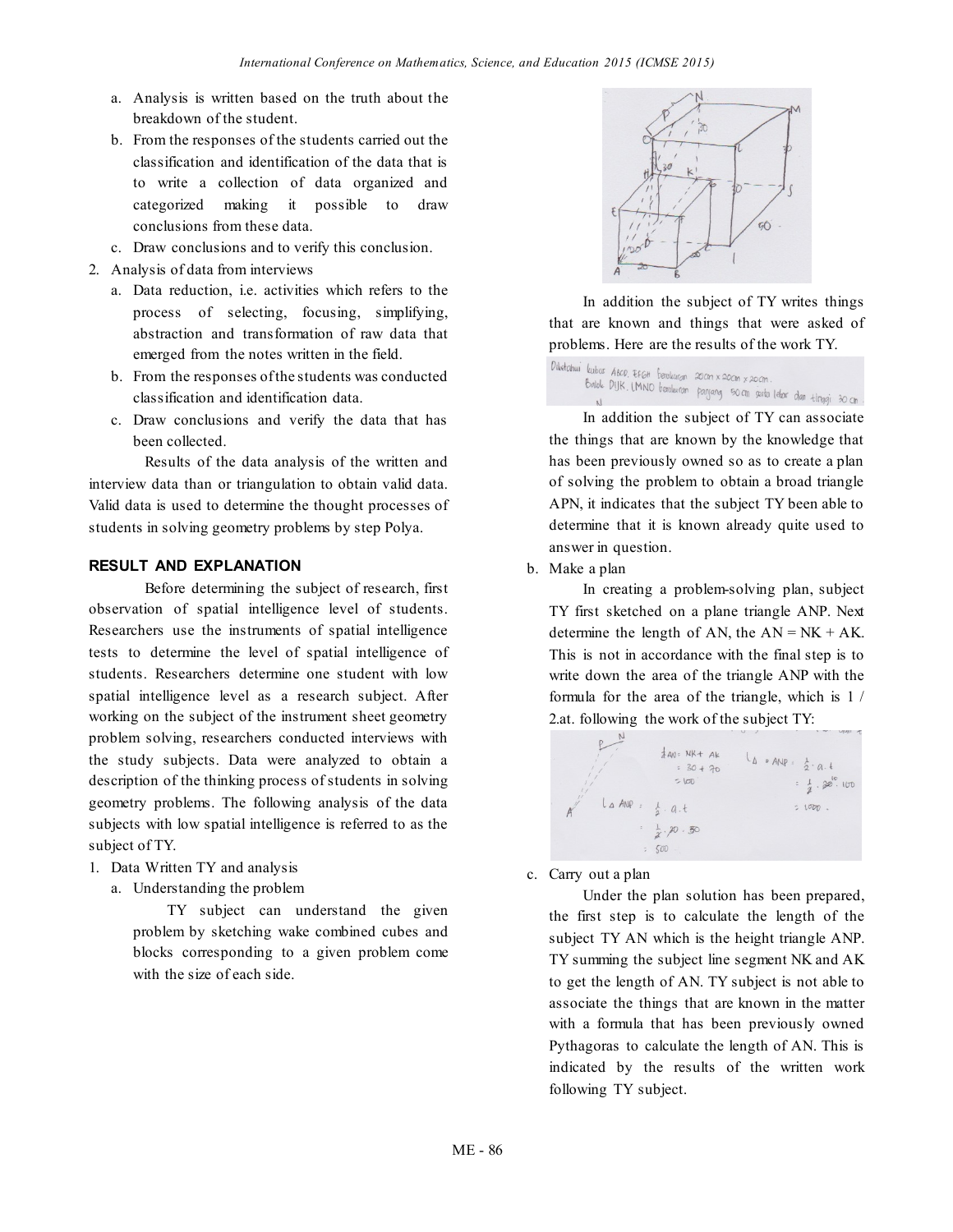$$
\frac{1}{4}AN = NR + AK
$$
\n
$$
= 30 + 70
$$
\n
$$
= 100
$$

Subject TY determine the area of a triangle ANP using the formula as shown in the results of the written work following TY subject.

$$
1_A \cdot \text{AND} = \frac{1}{2} \cdot a. t
$$
  
=  $\frac{1}{2} \cdot 20^{10}$   
= 1000.

d. Looking back at the completed solution

Subject TY did not write any other way to solve the problem, so just check the processes of counting was done.

Based on the results of the subject TY writing can be seen a few mistakes made, ie when determining the length of PH resulting in long-PA wrong. In addition, the subject of the PM is unable to make the link with the right to determine the height of the triangle ANP, so that the subject cannot do TY solving the problem properly.

2. Data Interviews of TY and analysis

Before the interview, the subject is given a test TY solving the same problem to understand and think about the answer, then the subject of TY interviewed about the procedure and the results of solving a given problem. The excerpt of the interview is as follows:

a. Understanding the problem

TY subject can understand that given the problems can mention what is asked and what is known of the problem. Here are excerpts of interviews with the subject of TY.

| $P_{6.4}$       |                | "Kira-kira dari soal yang anda kerjakan tadi<br>apa yang diketahui?"                                                            |
|-----------------|----------------|---------------------------------------------------------------------------------------------------------------------------------|
| S <sub>64</sub> | $\ddot{\cdot}$ | "Diketahui panjang rusuk kubus 20cm.<br>Panjang balok 50cm dan lebar serta<br>tingginya 30cm." (sambil menunjuk lembar<br>soal) |
| $P_{6.5}$       |                | "Panjang, lebar, dan tinggi baloknya mana?"                                                                                     |
| S <sub>65</sub> |                | "Ini Bu." (sambil menunjuk lembar soal)                                                                                         |
| $P_{6,6}$       |                | "Sudah itu saja yang diketahui?"                                                                                                |
| S6 6            |                | "Iva."                                                                                                                          |
| $P_{6.7}$       | $\ddot{\cdot}$ | "Dari yang diketahui itu, kemudian yang                                                                                         |
|                 |                | ditanyakan apa?."                                                                                                               |
| S6 7            |                | "Luas segitiga ANP."                                                                                                            |

Subject TY not sure if what is known about enough to solve the problem/asked in a matter.

This is evident from the following interview excerpts.

| $P_{6,8}$       | "Kira-kira setelah yang diketahui itu tadi |
|-----------------|--------------------------------------------|
|                 | sudah bisa menjawab yang ditanyakan pada   |
|                 | soal belum?"                               |
| S <sub>68</sub> | "Belum."                                   |

# b. Make a plan

Subject TY made plans to determine the formula for solving the area of the triangle APN  $=\frac{1}{2}$  $\frac{1}{2}$  x PN x (KN + AD + DK). Subject TY determine the height of the triangle  $APN = (KN +$  $AD + DK$ ) as shown in the following interview excerpts.

| Ss 9       |                         | "Mencari tingginya segitiga dulu karena<br>rumus luas segitiga itu:<br>$\frac{1}{2} \times a$ las $\times$ tinggi = $\frac{1}{2} \times PN \times$<br>$(KN + AD + DK) = \frac{1}{2} \times 20 \times 100$ |
|------------|-------------------------|-----------------------------------------------------------------------------------------------------------------------------------------------------------------------------------------------------------|
|            |                         | $=1000cm^2$ ."                                                                                                                                                                                            |
| $P_{6.10}$ | $\cdot$                 | "Berarti untuk tingginya ditambahkan dari                                                                                                                                                                 |
|            |                         | $KN + AD + DK?$                                                                                                                                                                                           |
| $S_{6,10}$ | $\ddot{\phantom{1}}$    | "Iya Ibu."                                                                                                                                                                                                |
| $P_{6,11}$ | $\langle \cdot \rangle$ | "Kenapa kok anda tambahkan?"                                                                                                                                                                              |
| $S_{6.11}$ | $\therefore$            | "Biar tahu hasilnya Bu."                                                                                                                                                                                  |
| $P_{6,12}$ | $\ddot{\phantom{1}}$    | "Berarti memang seperti itu ya                                                                                                                                                                            |
|            |                         | ditambahkan?"                                                                                                                                                                                             |
| $S_{6,12}$ |                         | "Iya Ibu."                                                                                                                                                                                                |

Subject TY specifies the length of PN to deduct ON-high as in the following interview excerpts.

| $P_{6,13}$ | " $PN = 20$ cm ya, apakah itu ada dari yang |
|------------|---------------------------------------------|
|            | diketahui?"                                 |
| $S_{6,13}$ | "Tidak ada."                                |
| $P_{6,14}$ | "Terus dapatnya 20 dari mana?."             |
| $S_{6,14}$ | "Dari ini Bu. ON = 50cm kemudian            |
|            | dikurangi tingginya 30cm, jadi $50 - 30 =$  |
|            | 20cm".(sambil menunjuk lembar soal)         |
| $P_{6,15}$ | "Kenapakok ON $-$ tinggi?."                 |
| $S_{6.15}$ | "Biar tahu aja Bu."                         |
|            |                                             |

c. Carry out a plan

Subject TY then answer the problem by using Pythagoras formula based on the length and height of the triangular pedestal APN that has been planned in the planning step. Subject TY also said that the high obtained in previous writing test is different, it should be 100. Here are excerpts of interviews with the subject TY at the time of carrying out the plan.

```
P_{6.16} : "Setelah itu anda mencari luas segitiga
                   ANP, anda menggunakan cara apa ya?"
S_{6.16}\mathbf{1}\frac{1}{2} \times alas \times tinggi = \frac{1}{2}\frac{1}{2} \times(KN + AD + DK) = \frac{1}{2}\frac{1}{2} \times1000 cm^2."
                   Sebenarnya tingginya ini salah karena 
                   memakai jawaban yang kemarin."
```
d. Look back at the completed solution

Subject TY rechecking the results of solving

the problem. Subject TY find that different from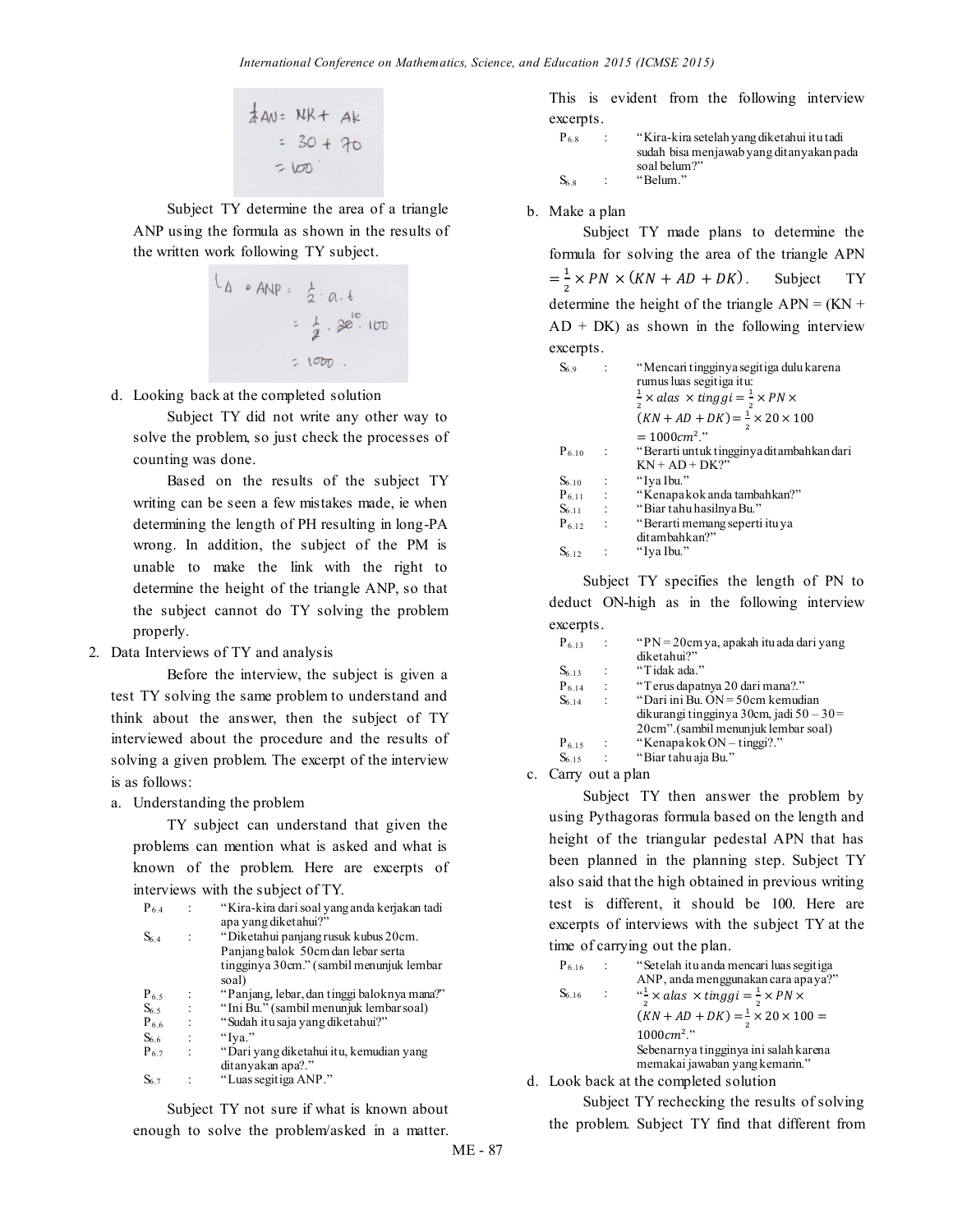the previous high. This can be seen in the following interview excerpts of subject TV

|                              | ollowing interview excerpts of subject I Y.                                                                                 |  |  |
|------------------------------|-----------------------------------------------------------------------------------------------------------------------------|--|--|
| $P_{6.17}$                   | "Bedanya apa yang ini denganyang                                                                                            |  |  |
|                              | sekarang?"                                                                                                                  |  |  |
| $S_{6,17}$                   | "Tingginya yang berbeda."                                                                                                   |  |  |
| $P_{6.18}$<br>$\ddot{\cdot}$ | "Kalau yang kemarin tingginya berapa?"                                                                                      |  |  |
| $S_{6.18}$                   | "Tingginya 50 Bu, kalau sekarang tingginya                                                                                  |  |  |
|                              | 100." (sambil mengerjakan dilembar                                                                                          |  |  |
|                              | jawaban)                                                                                                                    |  |  |
| $P_{6.19}$                   | "Berarti anda lebih yakin yang mana?"                                                                                       |  |  |
| $S_{6.19}$<br>$\ddot{\cdot}$ | "Yang sekarang Bu."                                                                                                         |  |  |
| $P_{6,20}$                   | "Berarti jawabannya 1000. Yakin ya?"                                                                                        |  |  |
| $S_{6,20}$                   | "Iya yakin."                                                                                                                |  |  |
|                              | $T\mathbf{V}$ and $\mathbf{I}$ is a subset of the subset of $\mathbf{I}$ and $\mathbf{I}$ and $\mathbf{I}$ and $\mathbf{I}$ |  |  |

TY subjects have no other way to solve the

given problem. This is evident from the following interview excerpts.

| $P_{6,21}$ |                      | "Apakah ada cara lain untuk menentukan                                         |
|------------|----------------------|--------------------------------------------------------------------------------|
|            |                      | jawaban?"                                                                      |
| $S_{6,21}$ | $\ddot{\phantom{a}}$ | "Tidak Ibu."                                                                   |
| $P_{6,22}$ | $\ddot{\cdot}$       | "Yakin cuma ini aja tidak ada yang lain?."                                     |
| $S_{6,22}$ | $\ddot{\cdot}$       | "Sebenarnya ada Ibu dioret-oretan yaitu                                        |
|            |                      | $=\frac{1}{2}\times a$ las $\times$ tinggi $=\frac{1}{2}\times PN \times AP =$ |
|            |                      | $\frac{1}{2} \times 20 \times 50$ .                                            |
|            |                      | 50 itu didapat dari 20 itu untuk lebar kubus                                   |
|            |                      | dan 30 untuk tinggi balok."                                                    |
| $P_{6.23}$ |                      | "Kok bisa seperti itu?, berarti $20+30=50$                                     |

|                  |                        | untuk tingginya"                           |
|------------------|------------------------|--------------------------------------------|
| $S_{6,23}$       |                        | "Iva Ibu."                                 |
| $P_{6,24}$       | $\sim 10^7$            | "Berarti AP = $50 \text{cm}$ ya?"          |
| S <sub>624</sub> | $\ddot{\phantom{1}}$ : | "Iya."                                     |
| $P_{6,25}$       |                        | "Sisi AP itu yang mana?. Benar itu         |
|                  |                        | panjangnya 50cm."                          |
| S <sub>625</sub> | ÷                      | "Yang ini Bu benar 50." (sambil menunjuk   |
|                  |                        | lembar soal)                               |
| $P_{6,26}$       |                        | "Terus kenapa anda memakai yang itu        |
|                  |                        | (jawaban dioret-oretan) tidak memakai yang |
|                  |                        | ini (pada lembar jawaban)?" (sambil        |
|                  |                        | menunjuk lembar jawaban dan buram)         |
| $S_{6,26}$       | $\ddot{\phantom{1}}$   | "Kurang yakin."                            |
| $P_{6,27}$       | $\ddot{\phantom{1}}$ : | "Berarti anda yakin yang ini dan tidak ada |
|                  |                        | yang lain selain ini?."                    |
| S6 27            |                        | "Tidak ada."                               |
|                  |                        |                                            |

## 3. Triangulation Method

Having obtained the results of the analysis of written answers and interview data analysis, the comparison is then performed to determine whether or not valid data. Having obtained the data from the subject TY valid, then the valid data is compared with the thinking process indicators proposed by the researchers in Table 2. for it can be deduced.

| <b>Steps</b>                              | <b>Written Results</b>                                                                                                                                                                                                                                                                                                                                                                                                                                                                                                    | <b>Interview Results</b>                                                                                                                                                                                                                                                                                                                                                                                                                                                                           |
|-------------------------------------------|---------------------------------------------------------------------------------------------------------------------------------------------------------------------------------------------------------------------------------------------------------------------------------------------------------------------------------------------------------------------------------------------------------------------------------------------------------------------------------------------------------------------------|----------------------------------------------------------------------------------------------------------------------------------------------------------------------------------------------------------------------------------------------------------------------------------------------------------------------------------------------------------------------------------------------------------------------------------------------------------------------------------------------------|
| Understanding<br>the problem              | Subject TY know easily and correctly the<br>$\overline{a}$<br>things that are known and things that were<br>asked on the issue.<br>Subject TY may determine that it is known has<br>$\overline{\phantom{0}}$<br>been able to answer the case in question so that<br>the subject is able to plan properly solving.                                                                                                                                                                                                         | Subject TY know easily and correctly the things<br>that are known and things that were asked on the<br>issue.<br>Subject TY may determine that it is known has<br>been able to answer the case in question so that<br>the subject is able to plan properly solving.                                                                                                                                                                                                                                |
| Make a plan                               | Subject TY make a connection between the<br>$\overline{a}$<br>things that are known to determine the length<br>of AN, which is the height triangle ANP.<br>Subject TY be able to determine the length AN<br>-<br>derived from $NK + AK$ though less precise in<br>determining the length of AN.<br>Subject TY capable of linking formula area of<br>-<br>a triangle that has been known previously to<br>define the subject area of the triangle ANP<br>Subject TY cannot create a problem-solving<br>-<br>plan properly. | Subject TY make a connection between the<br>things that are known to determine the length of<br>AN, which is the height triangle ANP.<br>Subject TY be able to determine the length of<br>AN obtained from $KN + AD + DK$ though less<br>precise in determining the length of AN.<br>Subject TY capable of linking formula area of a<br>triangle that has been known previously to<br>define the subject area of the triangle ANP.<br>Subject TY cannot create a problem-solving<br>plan properly. |
| Carry out a<br>plan                       | Subject TY can calculate the length AN of the<br>$\overline{\phantom{0}}$<br>base side of the triangle which is APN, though<br>with less correct answers because of wrong<br>concept.<br>Subject TY unable to determine the area of a<br>$\overline{\phantom{0}}$<br>triangle ANP correctly.                                                                                                                                                                                                                              | Subject TY can calculate the length AN of the<br>$\overline{\phantom{0}}$<br>base side of the triangle which is APN, though<br>with less correct answers as wrong concepts.<br>Subject TY cannot determine the area of a<br>triangle ANP correctly.                                                                                                                                                                                                                                                |
| Look back at<br>the completed<br>solution | Subject TY is not sure of the breakdown<br>products have been obtained.<br>Subject TY do not write any other way that can<br>be done to solve the problem<br>Subject TY data are valid as follows:                                                                                                                                                                                                                                                                                                                        | Subject TY is not sure of the breakdown<br>products have been obtained.<br>Subject TY has no other way of solving the<br>problem.                                                                                                                                                                                                                                                                                                                                                                  |

**Table 2.** Triangulation Data Methods Written and Interview Subject TY

Subject TY data are valid as follows:

1. Understanding the problem

a.Subject TY can easily and correctly know the things that are known and things that were asked on the issue. b.Subject TY may determine that it is known has been able to answer so that the subject matter in question is able to plan properly solving.

2. Make a plan

a.Subject TY can create a connection between the things that are known to determine the length of AN, which is the